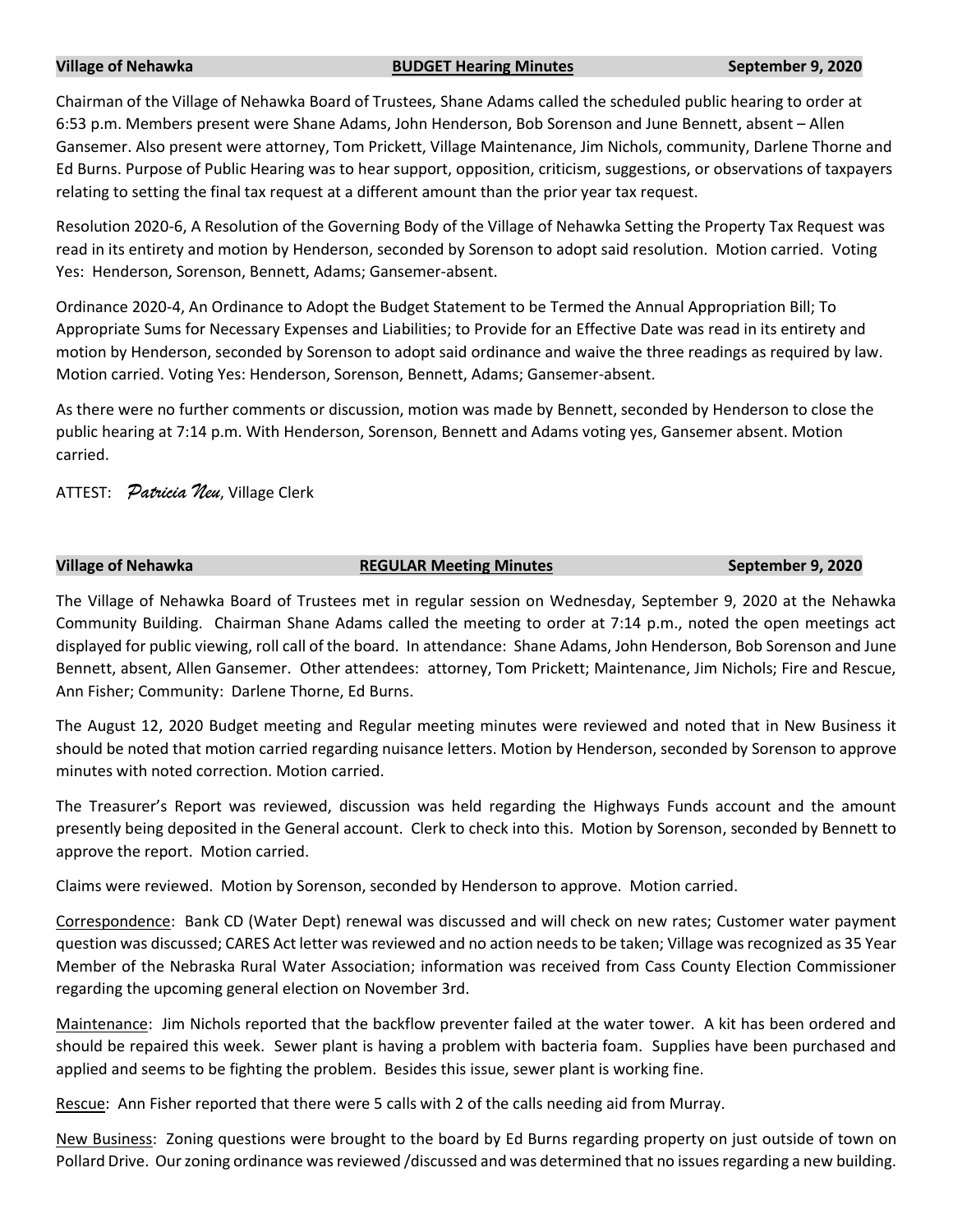Nebraska Dept of Transportation correspondence / Resolution 2020-7 / Annual Certification of Program Compliance were reviewed and determined to table for October board meeting and forward documents to JEO for review. Graffiti at the park and two locations on Village streets were discussed and action taken to clean up or cover up by maintenance. Purchase of water meters was discussed with pricing of \$126.67 for in house style and \$140.00 for waterproof style. Motion by Henderson, seconded by Sorenson to purchase 10 waterproof meters. Motion carried. Community Building garbage disposal was discussed and determined that it will be checked for operation issues or will purchase a new one. Ordinance regarding hoofed animals was discussed and determined that our attorney will draft an ordinance for no hoofed animals within the Village jurisdiction. Discussed the availability of Village Clerk to attend municipal training and will look for available training. Brought up potholes on the west side of Washington Avenue at the bridge. Maintenance to fill with rock.

Old Business: Fire/Rescue funding and cost sharing was discussed. Additional information is needed, and matter was tabled to October board meeting. Reported road work south of the flagpole will begin on Sunday, September 13<sup>th</sup> and Notices will need to be posted to inform Village of upcoming construction. Additional insurance coverage to policy regarding Village whistle and welcome sign was tabled until more information is received. Regarding Batting Cage No. 2 and Cell tower – no update at this time. Nuisance letter sent regarding 404 Oak was discussed and determined that letter will need to be send to First State Bank. Customers who have provided no meter reading and/or a late payment will be charged accordingly starting with the September 2020 invoice.

Sorenson exited the meeting at 8:50 p.m.

Motion by Bennett, seconded by Henderson to adjourn at 9:05 p.m. Motion carried.

## **CLAIMS – SEPTEMBER 2020**

| <b>Account</b>  | Vendor                                    | <b>Amount</b> |                                     |
|-----------------|-------------------------------------------|---------------|-------------------------------------|
| <b>GENERAL:</b> | Don's Johns & Septic Pumping              | 160.00        |                                     |
|                 | <b>Frontier Cooperative</b>               | 216.95        |                                     |
|                 | <b>Future Technologies</b>                | 35.00         |                                     |
|                 | Jimmy Nichols-Salary                      | 2,179.10      |                                     |
|                 | Lincoln Journal Star                      | 18.88         |                                     |
|                 | NPPD-217 Sherman Ave                      | 157.76        |                                     |
|                 | NPPD-217 Sherman Ave                      | 47.00         |                                     |
|                 | NPPD-217 Sherman Ave                      | 34.21         |                                     |
|                 | NPPD-221 Elm St                           | 34.21         |                                     |
|                 | NPPD-Corner of Main & Elm St              | 34.21         |                                     |
|                 | NPPD-Main St & Washington                 | 60.89         |                                     |
|                 | NPPD-Main St & Washington                 | 92.48         |                                     |
|                 | NPPD-Streetlights                         | 400.28        |                                     |
|                 | Patricia Neu-Exp                          | 97.81         | 2 bx envelopes / office<br>supplies |
|                 | Patricia Neu-Salary                       | 671.93        |                                     |
|                 | Reinsch Slattery Bear Minahan<br>Prickett | 765.00        |                                     |
|                 | Windstream 4022270100                     | 51.36         |                                     |
|                 | Windstream 4022279923                     | 62.37         |                                     |
|                 | Keckler Oil                               | 1,251.37      | truck brakes/caliper/oil-<br>filter |
|                 | Meeske Auto                               | 8.07          |                                     |
|                 | Meeske Hardware                           | 31.45         |                                     |
|                 | Metal Doors & Hardware Co                 | 300.00        | Comm Bldg Front Door<br>Repair      |